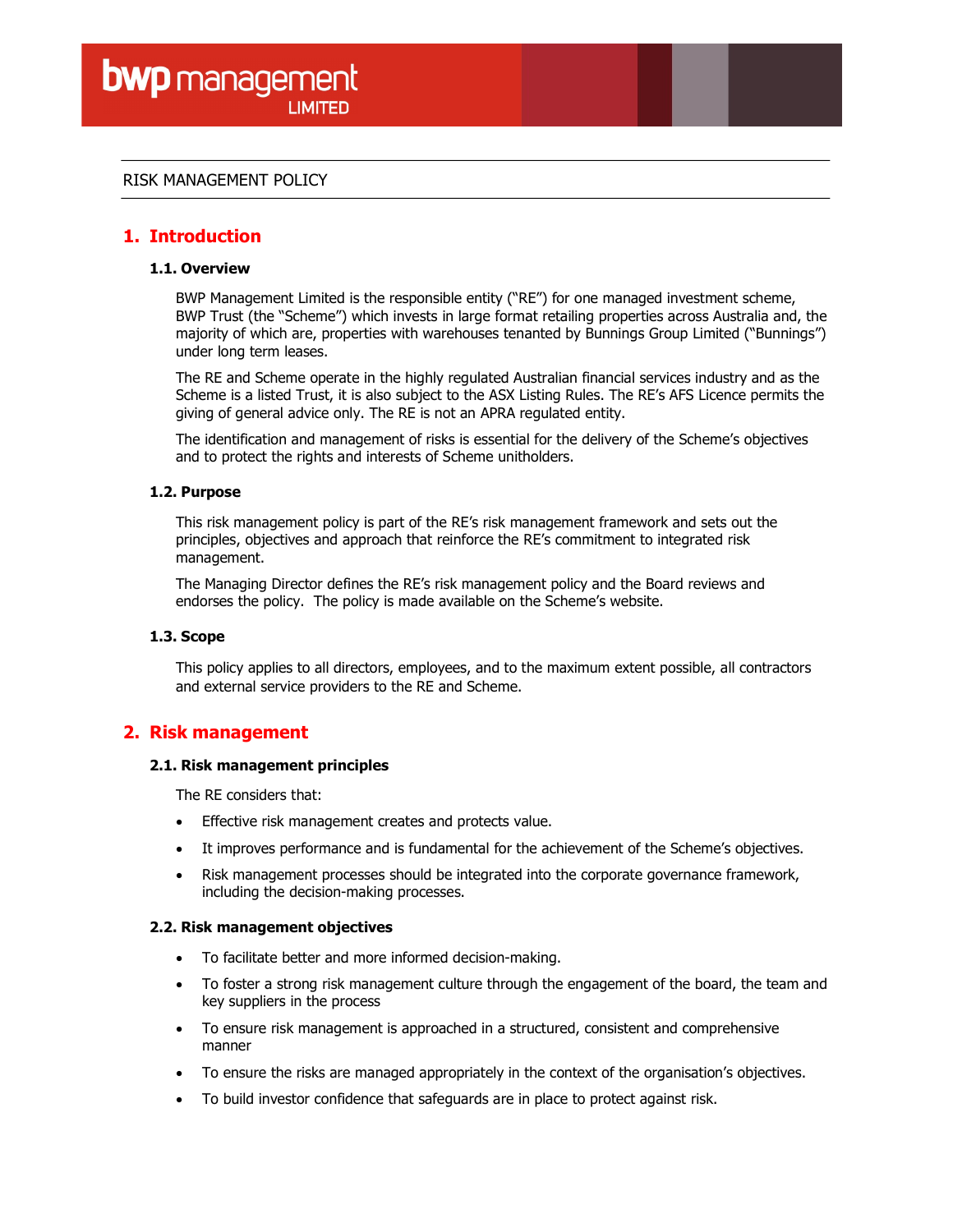## 2.3. Risk appetite statement

The environmental context against which the Board sets the RE's risk appetite is:

- The RE and Scheme operate within the financial services industry in which the regulatory burden has increased exponentially in recent years with increasing oversight from ASIC and the ASX.
- The Scheme's objective is to provide a growing income stream and long-term capital growth in an environment where there is increasing competition for the acquisition of its preferred property asset type.

For strategic risk appetite, the Board recognises that the success of the Scheme's strategies is impacted considerably by external factors that are often outside the RE's ability to influence e.g. interest rate movements; the success of its customers' business models; investor confidence in the property market and the financial markets generally. Risk appetite for these risks as a general rule is receptive. The Board has a similar appetite for increased competition.

For internally manageable material risk incidents including conduct, privacy/data breaches and people safety, the Board's risk appetite is averse. In relation to human rights, environment, not meeting tenant expectations, loss of major infrastructure and critical IT failure, the Board has a minimal risk appetite. For funding and talent management, the Board's risk appetite is cautious.

Appetite and tolerances for specific risks are addressed where appropriate in relevant policies, procedures and controls.

## 2.4. Risk management approach

The RE has a structured and systematic risk management process that takes into account obligations under the Corporations Act, AFS Licence, ASX Listing Rules and other applicable laws. The risk management system for the RE and Scheme has been developed with regard for the nature, scale and complexity of the Scheme's business, its risk profile, and the environmental context in which it operates.

The RE's approach to managing risk is consistent with the AS/NZS ISO 31000:2018 Risk Management – Guidelines where risk assessment involves risk identification, analysis, evaluation and treatment.

The RE's risk management processes are integral for its strategic and business planning, for all investment proposals and major projects as well as day-to-day operations.

The RE's risk management system addresses strategic risk, governance risk, operational risk, market and investment risk, liquidity risk and reputational risk at both the RE and Scheme levels.

Management develops and adapts the Corporate Plan and risk management framework to changes in the business and the external environment in which the RE and Scheme operate. All RE employees are responsible for the implementation and management of the risk management processes in keeping with the objectives in the Corporate Plan.

The performance of the risk management and compliance management systems is monitored by the Managing Director through monthly and quarterly reporting processes, and the Board receives reports at every Board meeting.

External audit provides independent assessment on the effectiveness of financial controls and processes in connection with the RE and Scheme financial statements, as well as on compliance with the AFS Licence conditions and the Scheme's Compliance Plan.

## 3. Roles and responsibilities

| i | $\sim$ |  |  |
|---|--------|--|--|
|   |        |  |  |

Board The Board of the RE has the ultimate responsibility for approving the business objectives and risk management strategy, for setting risk appetite and risk tolerances for material risks, for ensuring that the appropriate policies, procedures and compliance systems are in place to reflect these and for monitoring performance.